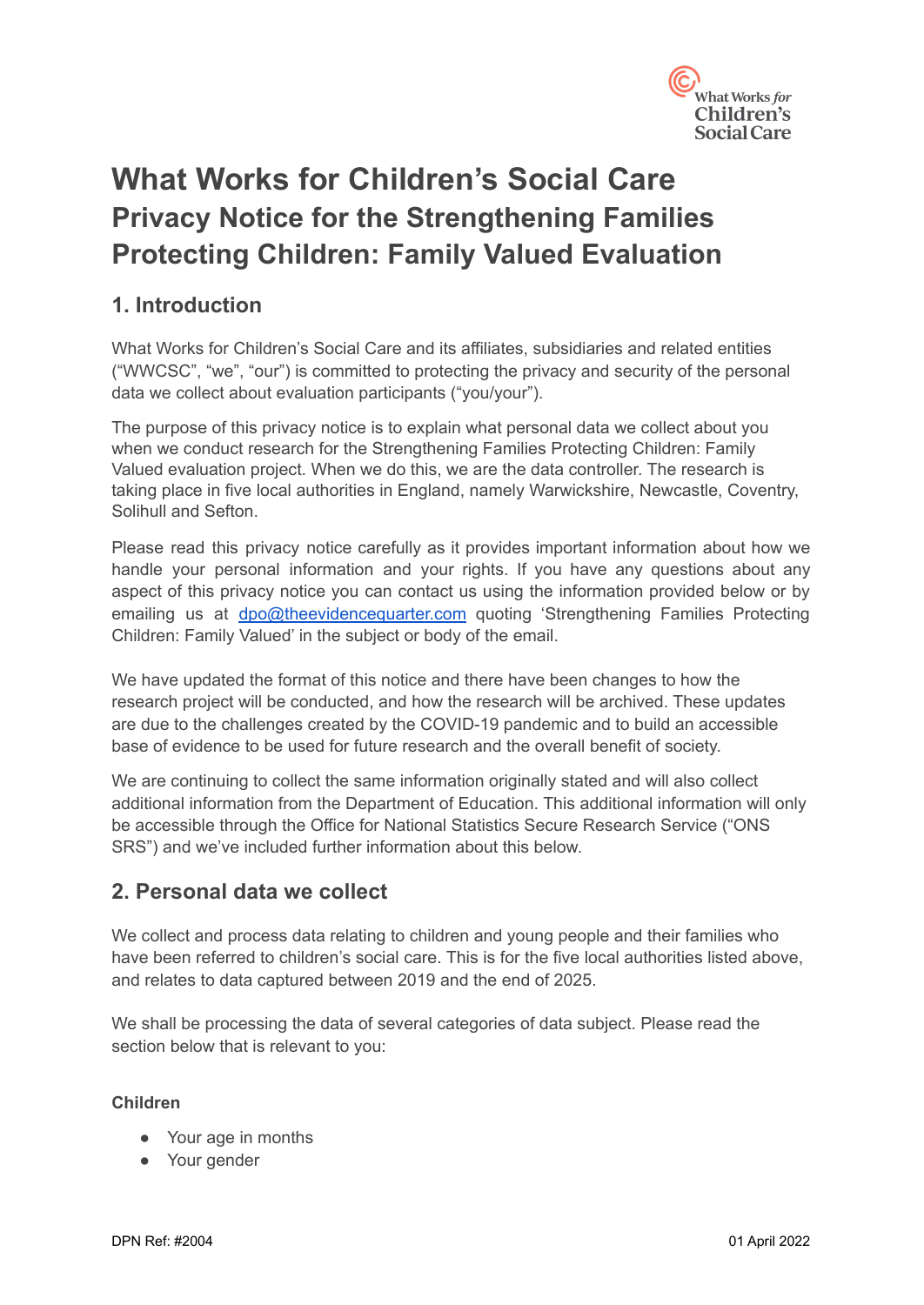

- Your ethnicity
- Whether you have a disability
- Whether or not you are classified as an unaccompanied asylum seeker
- Whether or not you have become looked after
- Codes that local authorities' children's social care services use to track children and young people over time. These codes do not by themselves tell us who the data subjects are. This could be done only with other information we do not possess.
- Information about referrals to children's social care, assessments, Child in Need plans, Child Protection Plans (CPP), duration of a CPP, care proceedings, and details about becoming looked after.
- Education data, including attendance, and eligibility for free school meals and pupil premium.
- We may collect your responses to an interview about your experience working with children's social care, if you choose to take part in one.
- We may undertake an observation of how your social worker works with you, if you agree to this.
- If you agree to take part in an interview with a researcher, we would collect your contact details to be able to make contact with you.

#### **Parent(s) / Legal Guardian(s) / Related Professionals**

- Information about you within local authority information about referrals to children's social care, assessments, Child in Need plans, Child Protection Plans, care proceedings, and details about a child becoming looked after.
- We may collect your responses to an interview about your experience working with children's social care, if you choose to take part in one.
- We may undertake an observation of how your social worker works with you, if you agree to this.
- If you agree to take part in an interview with a researcher, we would collect your contact details to be able to make contact with you.
- We may collect your responses to an interview or focus group about your experience working in children's safeguarding and using the Family Valued model.
- We may undertake an observation of your practice, if you agree to this.
- We will collect your responses to an online survey about our practice, if you choose to respond to it.

#### **3. How we collect information about you**

- From your Local Authority.
- From the UK Department of Education made accessible with limited access within the ONS SRS.
- Directly by WWCSC through interviews, focus groups or observations where you have agreed to these.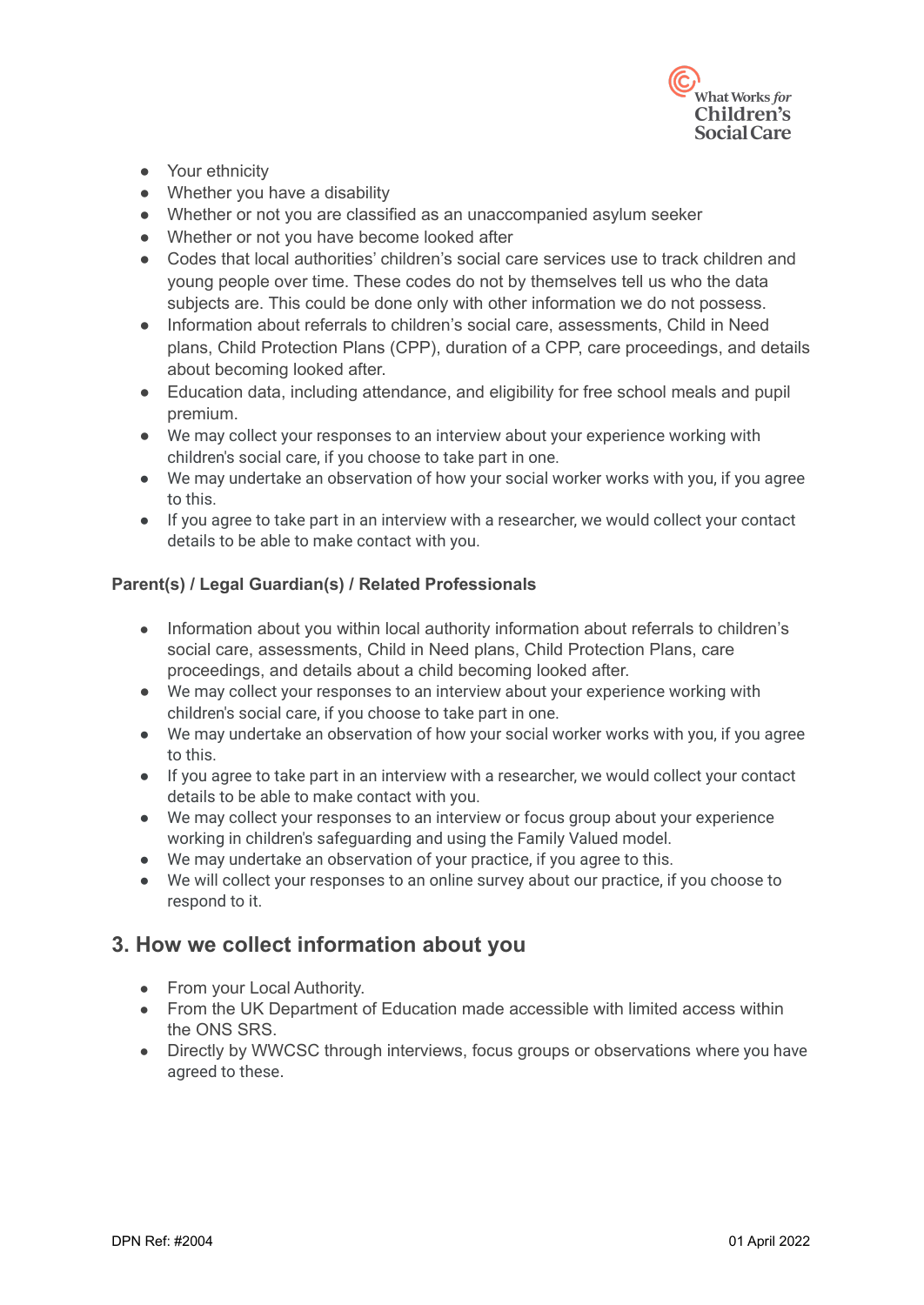

# **4. Purposes for which we use personal data and the legal basis**

When conducting the research study, we may use your personal data for the following purposes and on the following lawful bases. The table below is relevant to all data subjects involved in the research study:

| <b>4.1 Purpose</b>                                                                                                                                                                                                                                                                                                                       | <b>4.2 Lawful Basis for Processing</b>                                                                                                                                                                             |
|------------------------------------------------------------------------------------------------------------------------------------------------------------------------------------------------------------------------------------------------------------------------------------------------------------------------------------------|--------------------------------------------------------------------------------------------------------------------------------------------------------------------------------------------------------------------|
| To improve the evidence base in                                                                                                                                                                                                                                                                                                          | The lawful basis we shall be relying on is the                                                                                                                                                                     |
| children's social care and to conduct                                                                                                                                                                                                                                                                                                    | legitimate interest of the Data Controller. Where                                                                                                                                                                  |
| research in this area, which will benefit                                                                                                                                                                                                                                                                                                | we rely on our legitimate interests, we will                                                                                                                                                                       |
| children and young people, local                                                                                                                                                                                                                                                                                                         | always make sure that we balance these                                                                                                                                                                             |
| authorities - in particular senior leaders                                                                                                                                                                                                                                                                                               | interests against your rights.                                                                                                                                                                                     |
| who make decisions about practice                                                                                                                                                                                                                                                                                                        |                                                                                                                                                                                                                    |
| models - as well as the Department for                                                                                                                                                                                                                                                                                                   |                                                                                                                                                                                                                    |
| Education in future funding decisions.                                                                                                                                                                                                                                                                                                   |                                                                                                                                                                                                                    |
| We use the information to understand<br>what the impact of the Family Valued<br>model of social work practice affects<br>children and young people, and their<br>families, and add to the evidence base<br>around whether Family Valued "works"<br>and assist local authorities in<br>understanding whether they should<br>invest in it. |                                                                                                                                                                                                                    |
| The data we process includes special                                                                                                                                                                                                                                                                                                     | We are processing this data on the condition                                                                                                                                                                       |
| category data, specifically the ethnicity                                                                                                                                                                                                                                                                                                | that it is necessary for archiving, scientific,                                                                                                                                                                    |
| of the children and young people, and                                                                                                                                                                                                                                                                                                    | historical research or statistical purposes.                                                                                                                                                                       |
| their disability status. This is because                                                                                                                                                                                                                                                                                                 |                                                                                                                                                                                                                    |
| processing this special category data                                                                                                                                                                                                                                                                                                    |                                                                                                                                                                                                                    |
| will help ensure our research is as                                                                                                                                                                                                                                                                                                      |                                                                                                                                                                                                                    |
| accurate and informative as possible.                                                                                                                                                                                                                                                                                                    |                                                                                                                                                                                                                    |
| For administrative data to be<br>pseudonymised so data can be put into<br>an archive database for it to inform<br>further research and secondary studies<br>for the betterment of society. (At this<br>point the data could no longer be<br>deleted.)                                                                                    | Archiving is for societal benefit and therefore<br>processing is necessary for the performance of<br>a task carried out in the public interest, also<br>known as "public task" under UK GDPR Article<br>$6.1(e)$ . |
| NOTE: Interview data will not be put<br>into an archive.                                                                                                                                                                                                                                                                                 |                                                                                                                                                                                                                    |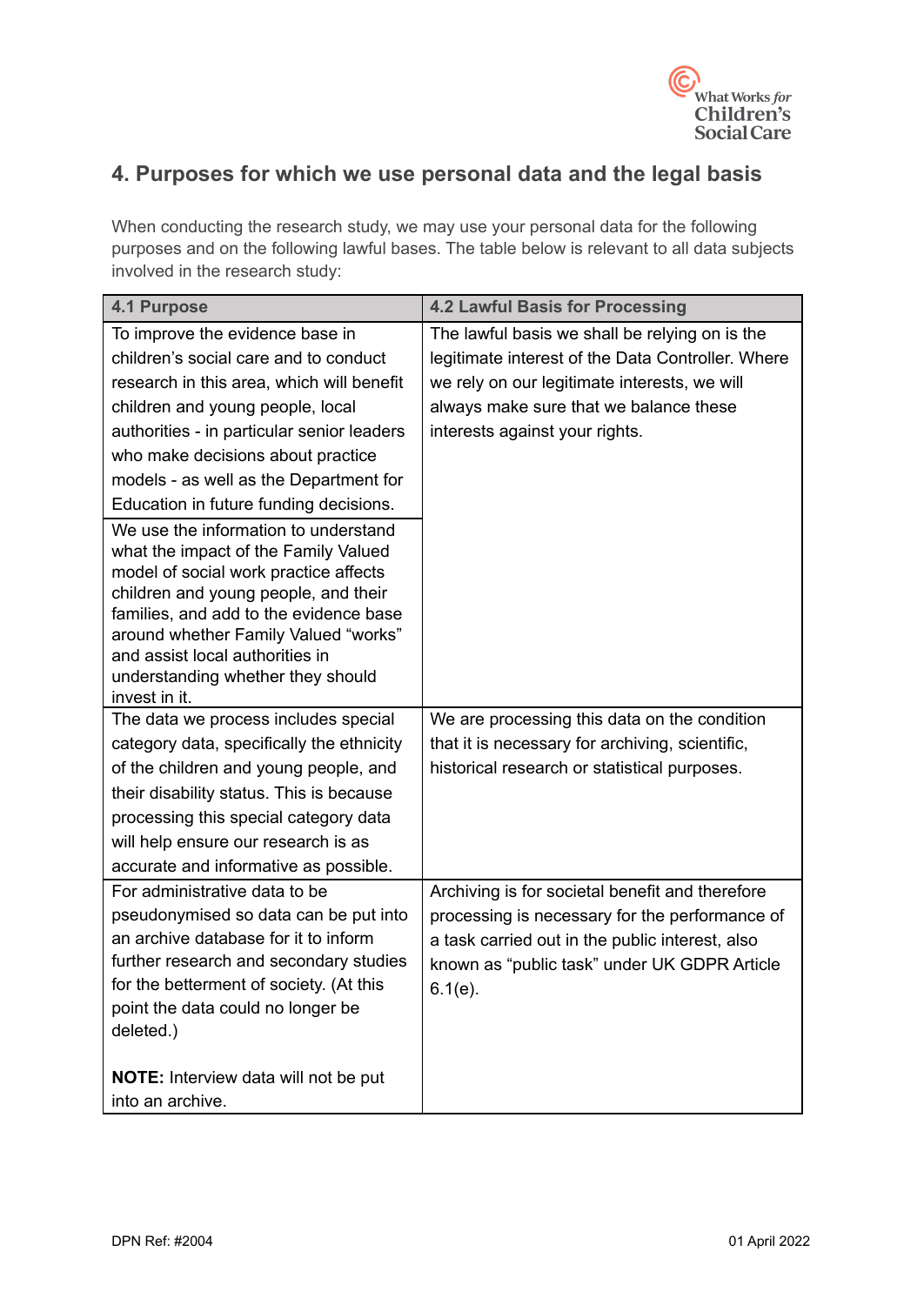

# **5. Sharing your data**

Your personal data will never be transferred outside the UK or the EU.

Any data shared with the below categories of recipients is the minimum necessary for the task they have been instructed to carry out on our behalf or in conjunction with us. Each category of recipient is subject to pre-approved review to ensure comparative technical and organisational measure for keeping the data secure:

- Archive provider.
- Transcription service.
- Storage and communications service providers.

The pseudonymised research data will be fully anonymised and then transferred to our secure data archive. This archive is hosted and stored by the Office of National Statistics ("ONS") 'Secure Research Service' on our behalf, we are the data controller and access to any data stored within the archive is controlled by the ONS and WWCSC only. The duration of retention is indefinite. Further information on how the ONS SRS keep data secure can be found by following this [link.](https://www.ons.gov.uk/aboutus/whatwedo/statistics/requestingstatistics/approvedresearcherscheme#:~:text=The%20Office%20for%20National%20Statistics,projects%20for%20the%20public%20good.&text=The%20framework%20is%20a%20set,secure%20labs%2C%20including%20the%20ONS.)

There may be scenarios where we are subject to a legal obligation to disclose or share your personal data, such as with law enforcement agencies, regulatory bodies or public authorities in order to prevent or detect crime. We will only ever disclose your personal data to these third parties to the extent we are required to do so by law.

We may also share your personal data if we choose to sell, transfer, or merge parts of our business and/or group, or our assets in the future. Or we may seek to acquire other businesses or merge with them. During any such process, we may share your data with other parties. We will only do this if they agree to keep your data safe and private. If a change to our group happens, then other parties may use your data in the same way as set out in this notice.

#### **6. How long we keep your data**

We keep all of the data for five years after our final reporting is complete, as this allows for any quality checks or additional sensitivity analysis. We anticipate final reporting to take place in 2027, so will delete all of the data in Autumn 2032. The data will then be securely deleted from these hard-drives.

Any data shared with a transcription service will be deleted by the provider after 7 days of successful completion of any transcription.

Data accessed within the ONS SRS will have a licence end date specified in the application form until which data access is granted. Archived data, which will include anonymised data collected from data subjects, Local Authorities and the Department for Education, within the ONS SRS shall remain in an anonymised form within the archive for an indefinite period of time.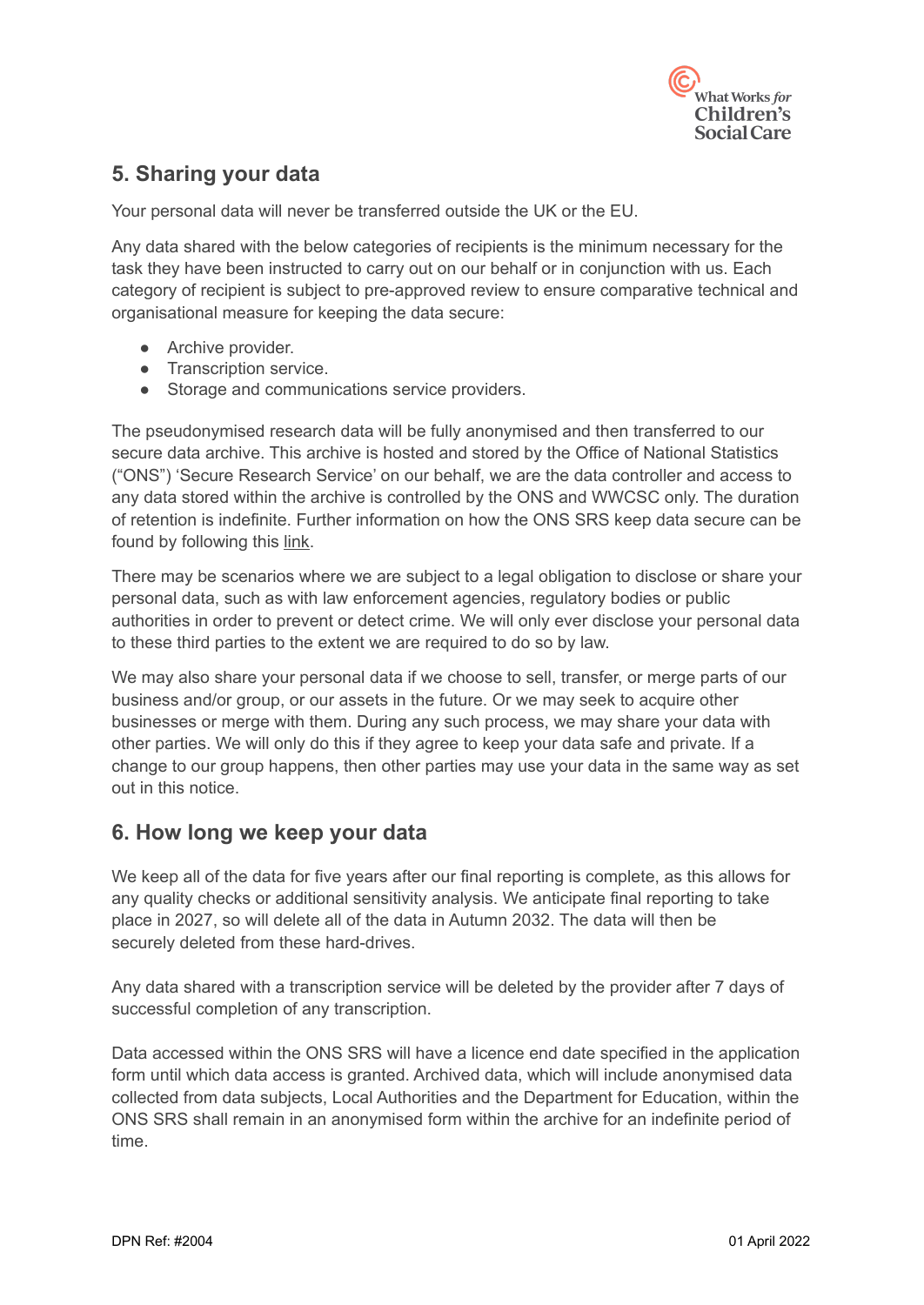

## **7. How we protect your data**

We implement appropriate technical and organisational measures to protect data that we process from unauthorised disclosure, use, alteration or destruction. Data protection assessments are conducted for each research project and all recipients of data used within any research data.

All processing activities carried out to conduct this analysis will abide by the Data Protection Act 2018 and we have conducted a full data protection impact assessment (DPIA).

Your information is securely stored on a dedicated drive, and access is controlled by WWCSC's secure access policy for the duration of the research study period.

Additional data we obtain from the DfE will not be stored on WWCSC systems but on the ONS systems, which are highly secure and controlled by the ONS. Access will only be granted to research team members being part of the wider project team, and who are ONS accredited, and have undergone training and assessment. When access is granted to the ONS accredited researcher the data requested will be transferred to a secure "research instance" within the SRS.

This "research instance" of the SRS is the location the data will be housed and used for the duration of the evaluation. Once the project evaluation has completed the evaluator will request for the data to be moved from the "research instance" in the SRS to the WWCSC data "archive instance" which is also housed in the SRS.

Data archived within the WWCSC instance of the Office for National Statistics Secure Research Service ("ONS SRS") for the purposes of secondary research on the data within this evaluation shall be non-identifiable data and governed under the UK Digital Economy Act 2017 and the UK Statistics and Registration Service Act 2007.

We will always keep these under review to make sure that the measures we have implemented remain appropriate.

Any personal data is not subject to any automated decision-making.

# **8. Your rights and options**

You have the following rights in respect of your personal data. Where we are unable to identify you within the data we hold about you we shall pass your request on to the respective relevant data controllers for your data.

- You have the right of access to your personal data and can request copies of it and information about our processing of it.
- If the personal data we hold about you is incorrect or incomplete, you can ask us to rectify or add to it.
- Where we are using your personal data with your consent, you can withdraw your consent at any time.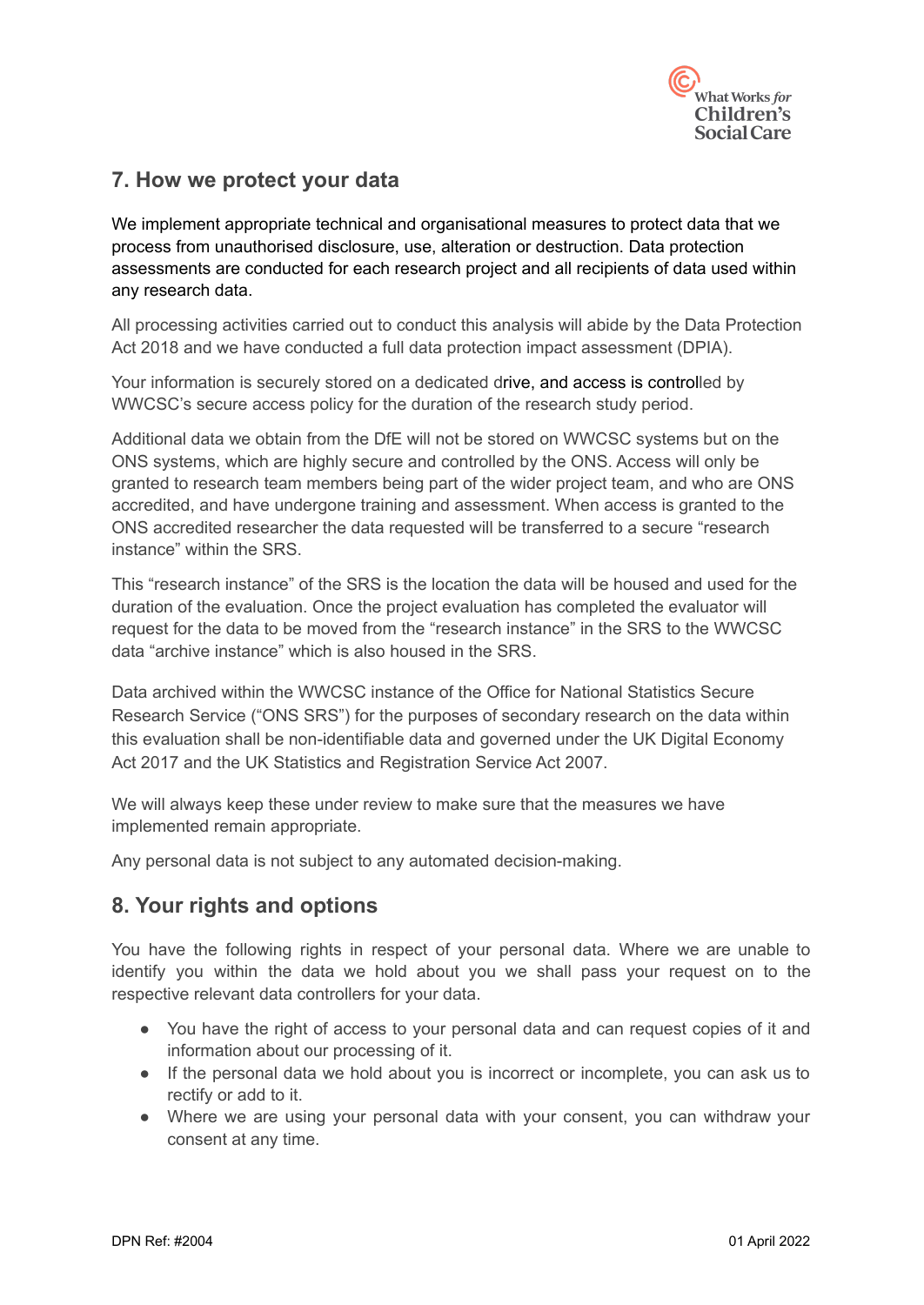

- Where we are using your personal information because it is in our legitimate interests to do so, you can object to us using it this way.
- Where we are using your personal data for direct marketing, including profiling for direct marketing purposes, you can object to us doing so.
- You can ask us to restrict the use of your personal data if:
	- o It is not accurate,
	- $\circ$  It has been used unlawfully but you do not want us to delete it,
	- o We do not need it any-more, but you want us to keep it for use in legal claims, or
	- $\circ$  if you have already asked us to stop using your data but you are waiting to receive confirmation from us as to whether we can comply with your request.
- In some circumstances you can compel us to erase your personal data and request a machine-readable copy of your personal data to transfer to another service provider.
- You have the right not to be subject to a decision based solely on automated processing (including profiling) that produces legal effects concerning you or similarly significantly affects you.

You will not have to pay a fee to access your personal data (or to exercise any of the other rights). However, we may charge a reasonable fee if your request for access is clearly unfounded or excessive. Alternatively, we may refuse to comply with the request in such circumstances.

If you wish to exercise your rights, please contact us at [dpo@whatworks-csc.org.uk.](mailto:dpo@whatworks-csc.org.uk)

#### **9. How to Complain**

You can also lodge a complaint with the Information Commissioner's Office. They can be contacted using the information provided at:

Information Commissioner's Office Wycliffe House Water Lane Wilmslow **Cheshire** SK9 5AF

Helpline number: 0303 123 1113 ICO website: <https://ico.org.uk/concerns/>.

#### **10. Contact us**

If you have any questions, or wish to exercise any of your rights, then you can contact:

Project: Strengthening Families, Protecting Children: Family Valued Organisation: What Works for Children's Social Care Address: The Evidence Quarter, Albany House, Westminster, SW1H 9EA

Alternatively, you can email us at [dpo@whatworks-csc.org.uk](mailto:dpo@whatworks-csc.org.uk)